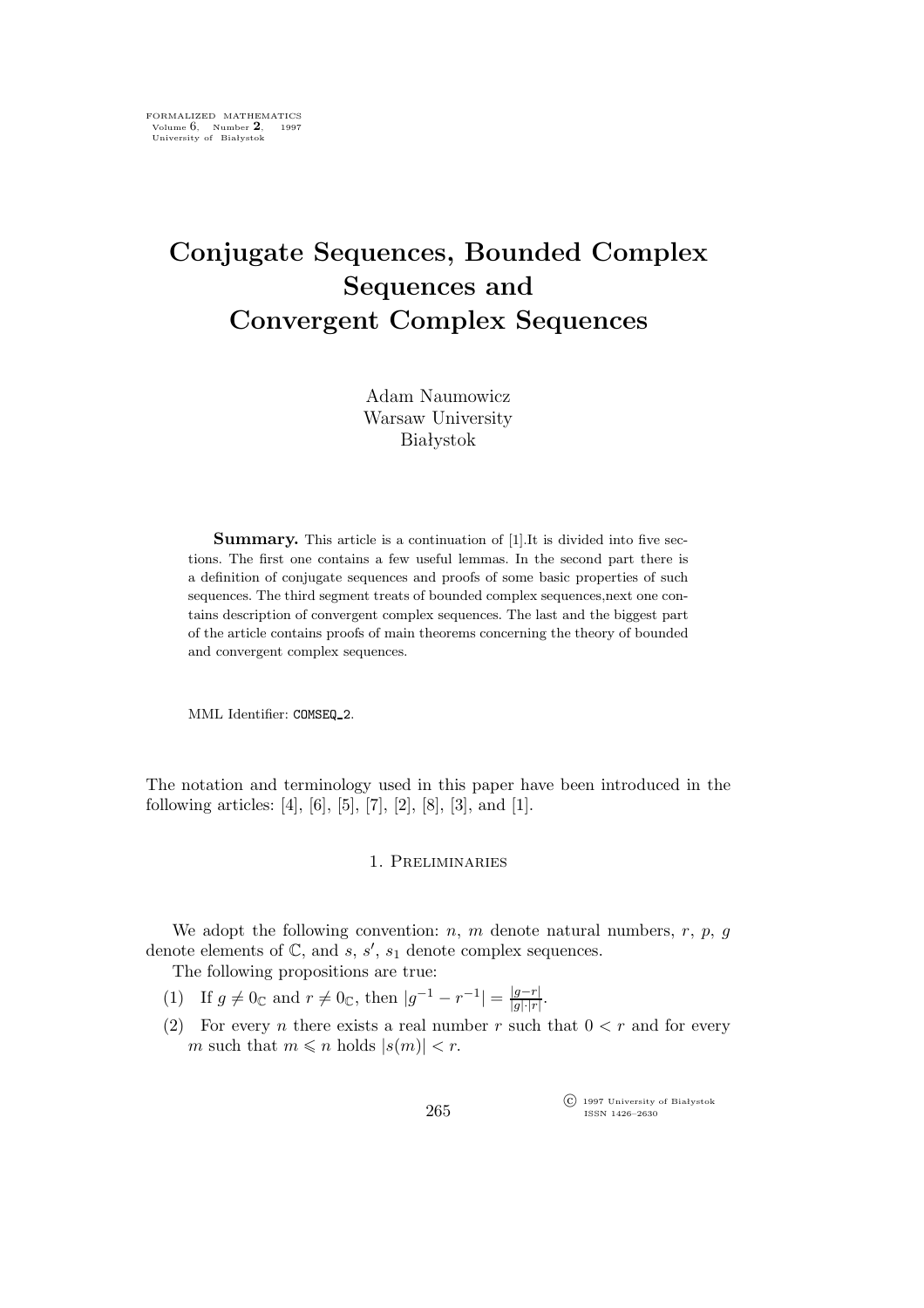## 266 ADAM NAUMOWICZ

#### 2. Conjugate sequences

Let us consider s. The functor  $s^*$  yields a complex sequence and is defined by:

(Def. 1) For every *n* holds  $s^*(n) = s(n)^*$ .

We now state several propositions:

- (3) If s is non-zero, then  $s^*$  is non-zero.
- (4)  $(r s)^* = r^* s^*$ .
- (5)  $(s s')^* = s^* s'^*$ .
- (6) If s is non-zero, then  $(s^*)^{-1} = (s^{-1})^*$ .
- (7) If *s* is non-zero, then  $\left(\frac{s'}{s}\right)$  $\frac{s'}{s}$ <sup>\*</sup> =  $\frac{s'^*}{s^*}$  $\frac{s^{2}}{s^{*}}$ .

## 3. Bounded complex sequences

Let us consider  $s$ . We say that  $s$  is bounded if and only if:

- (Def. 2) There exists a real number r such that for every n holds  $|s(n)| < r$ . Let us observe that there exists a complex sequence which is bounded. Next we state the proposition
	- (8) s is bounded iff there exists a real number r such that  $0 < r$  and for every *n* holds  $|s(n)| < r$ .

## 4. Convergent complex sequences

Let us consider s. We say that s is convergent if and only if:

(Def. 3) There exists g such that for every real number p such that  $0 < p$  there exists *n* such that for every *m* such that  $n \leq m$  holds  $|s(m) - g| < p$ .

Let us consider s. Let us assume that s is convergent. The functor  $\lim s$ yields an element of  $\mathbb C$  and is defined as follows:

(Def. 4) For every real number p such that  $0 < p$  there exists n such that for every m such that  $n \leq m$  holds  $|s(m) - \lim s| < p$ .

One can prove the following two propositions:

- (9) If there exists g such that for every natural number n holds  $s(n) = g$ , then s is convergent.
- (10) For every g such that for every natural number n holds  $s(n) = g$  holds  $\lim s = q$ .

Let us observe that there exists a complex sequence which is convergent. Let s be a convergent complex sequence. Observe that  $|s|$  is convergent. One can prove the following proposition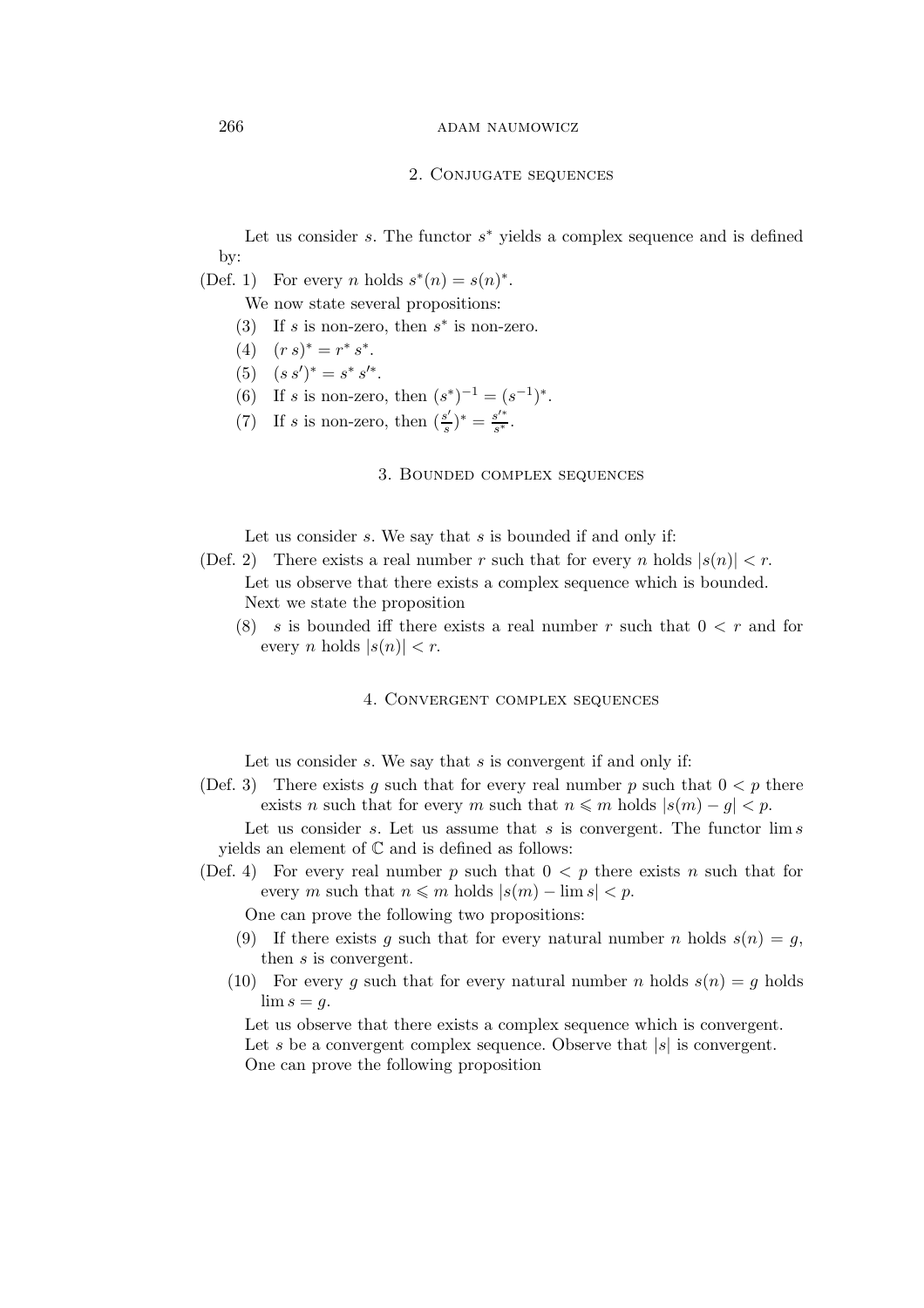(11) If s is convergent, then  $\lim |s| = |\lim s|$ .

Let  $s$  be a convergent complex sequence. Observe that  $s^*$  is convergent.

We now state the proposition

(12) If s is convergent, then  $\lim(s^*) = (\lim s)^*$ .

## 5. Main theorems

The following propositions are true:

- (13) If s is convergent and s' is convergent, then  $s + s'$  is convergent.
- (14) If s is convergent and s' is convergent, then  $\lim(s + s') = \lim s + \lim s'$ .
- (15) If s is convergent and s' is convergent, then  $\lim |s + s'| = |\lim s + \lim s'|$ .
- (16) If s is convergent and s' is convergent, then  $\lim((s + s')^*) = (\lim s)^*$  +  $(\lim s')^*$ .
- (17) If s is convergent, then  $r s$  is convergent.
- (18) If s is convergent, then  $\lim (rs) = r \cdot \lim s$ .
- (19) If s is convergent, then  $\lim |rs| = |r| \cdot |\lim s|$ .
- (20) If s is convergent, then  $\lim((rs)^*) = r^* \cdot (\lim s)^*$ .
- (21) If s is convergent, then *−*s is convergent.
- (22) If s is convergent, then  $\lim_{s \to \infty}$   $(-s) = -\lim_{s \to \infty} s$ .
- (23) If s is convergent, then  $\lim |-s| = |\lim s|$ .
- (24) If s is convergent, then  $\lim ((-s)^*) = -(\lim s)^*$ .
- (25) If s is convergent and s' is convergent, then  $s s'$  is convergent.
- (26) If s is convergent and s' is convergent, then  $\lim(s s') = \lim s \lim s'$ .
- (27) If s is convergent and s' is convergent, then  $\lim |s s'| = |\lim s \lim s'|$ .
- (28) If s is convergent and s' is convergent, then  $\lim((s s')^*) = (\lim s)^*$  $(\lim s')^*$ .

Let us mention that every complex sequence which is convergent is also bounded.

Let us note that every complex sequence which is non bounded is also non convergent.

One can prove the following propositions:

- (29) If s is a convergent complex sequence and s *′* is a convergent complex sequence, then s s*′* is convergent.
- (30) If s is a convergent complex sequence and s *′* is a convergent complex sequence, then  $\lim(s s') = \lim s \cdot \lim s'$ .
- (31) If s is convergent and s' is convergent, then  $\lim |s s'| = |\lim s| \cdot |\lim s'|$ .
- (32) If s is convergent and s' is convergent, then  $\lim((s s')^*) = (\lim s)^*$ .  $(\lim s')^*$ .
- (33) If s is convergent, then if  $\lim s \neq 0 \infty$ , then there exists n such that for every *m* such that  $n \leq m$  holds  $\frac{|\lim s|}{2} < |s(m)|$ .